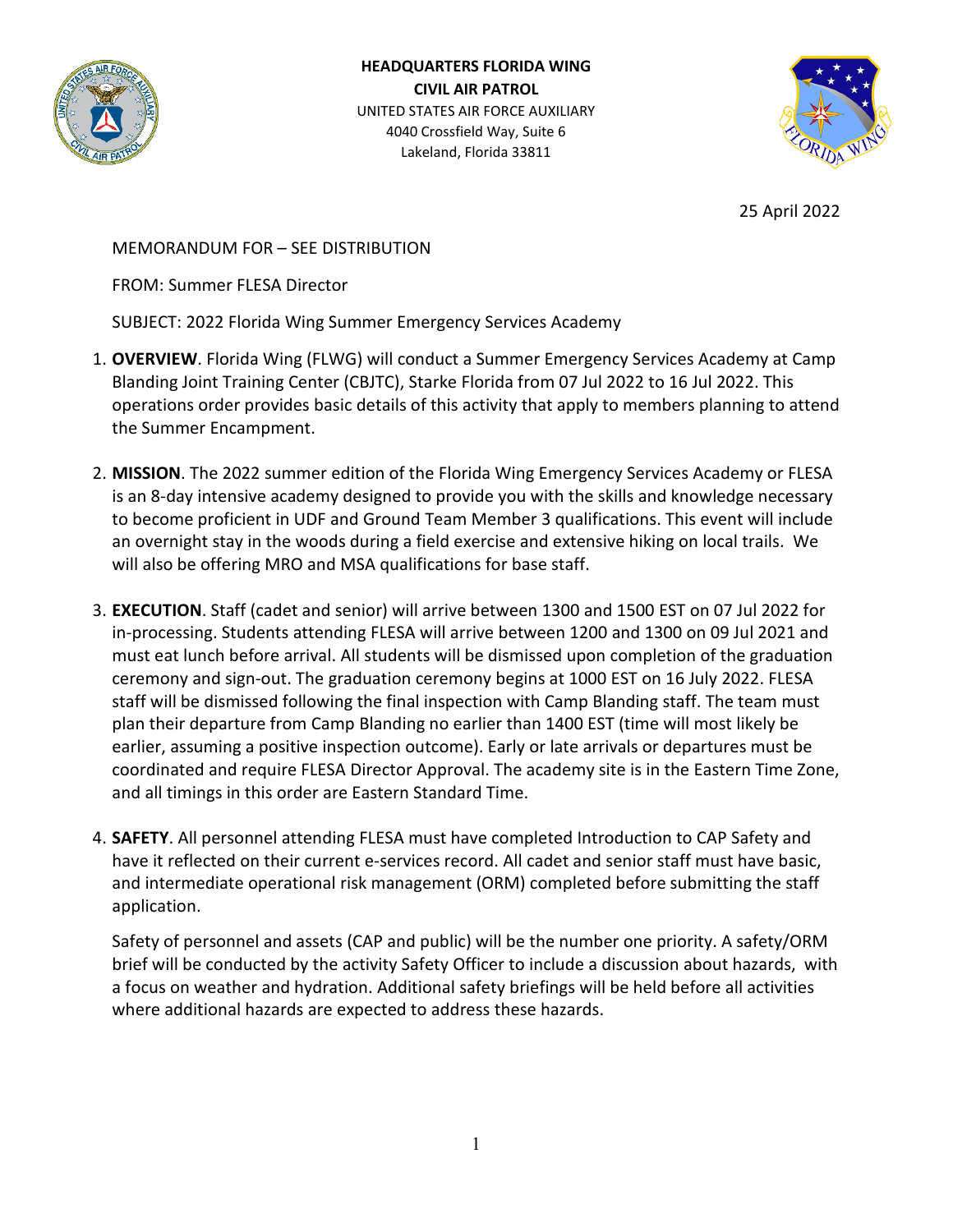5. **STAFFING**. The Activity Director selects the activity staff. Applications received before the appropriate application deadline will be evaluated equally for selection. Regarding the individual's place of residence and assigned unit. Out-of-state personnel may apply for staff duty.

**PRE-ARRIVAL STAFF TRAINING.** In-person staff training before FLESA will not be conducted. FLESA staff will be required to complete the following before arrival; ICUT (Online), GES, CAPT 117 ES, IS 100, IS 700. FLESA required staff training that begins on 08 Jul 2022 is mandatory for all staff members. Failure to attend this training without prior coordination will result in dismissal from the activity.

6. **APPLICATION PROCEDURES**. For FLESA applications, there are three types of participant applications: student applications, cadet staff applications, and senior staff applications.

**a. Prerequisites**. To attend FLESA, all applicants must be current CAP members, in possession of a current CAP identification card, in good standing with Civil Air Patrol, and have a membership expiration date of 31 Jul 2022 or later reflected on their identification card. These additional requirements must also be met based on the application type:

- **(1). Cadet students**. Cadets must have completed the Curry Achievement (Achievement 1) and completed at least one encampment before arriving for in-process.
- **(2). Cadet Staff Applicants**. Before application submission, cadet staff applicants must have earned the Wright Brothers Award and have the award reflected in e-services. Before application submission, cadets 18 and over must complete Cadet Protection Policy Training (CPPT). Additionally, cadet staff is required to complete the online Operational Risk Management (ORM) Basic and Intermediate Courses available through "CAP Safety Education" in CAPNHQ e-Services [http://www.capnhq.gov.](http://www.capnhq.gov/) Basic & Intermediate ORM Courses must be completed before applying.
- **(3). Senior Student and Staff Applicants**. All seniors must have completed Level 1. Additionally, the senior staff is required to complete the online Operational Risk Management (ORM) Basic and Intermediate Courses available through "CAP Safety Education" in CAPNHQ e-service[s http://www.capnhq.gov.](http://www.capnhq.gov/) Basic & Intermediate ORM Courses must be completed before applying. Seniors shall have their CAP/FLWG driver's license before application submission. The FLESA Activity Director or designee will assist seniors in obtaining their CAP DL as needed or requested. Seniors unable to obtain a CAP DL should include "UNABLE CAP DL" in their applications; explanations may be provided at the member's discretion but are not required. Seniors without a CAP DL must notify the encampment deputy commander that they are unable to obtain the license. Experience in cadet programs is desired however, not required. All senior staff shall complete Introductory Communications User Training (ICUT) before the encampment. All senior staff shall complete the basic and advanced CPPT before the encampment.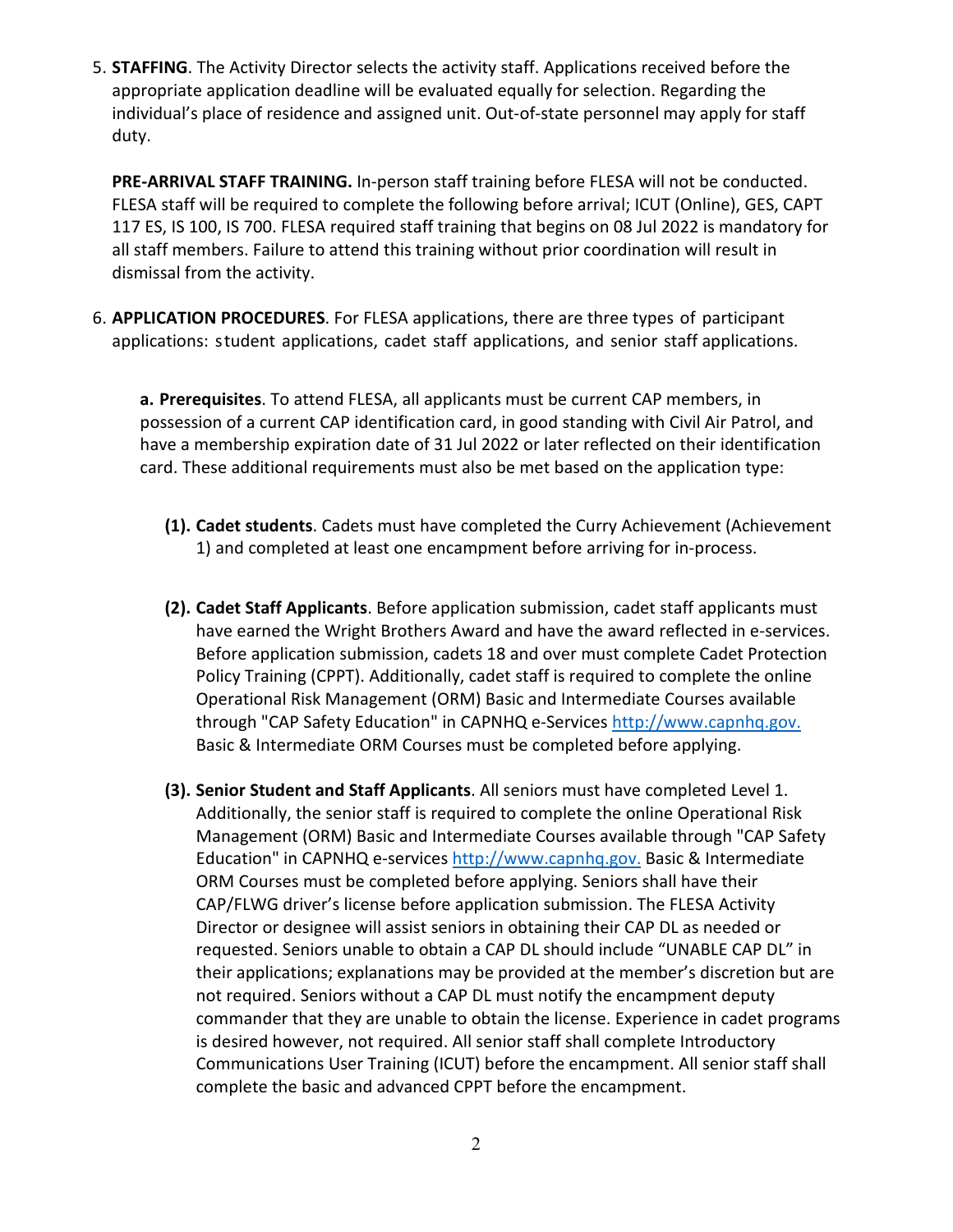#### **b. Application Submission**

**(1). All participants.** To apply for FLESA, applicants must complete the online application.

(a). Print the following forms. They will be found on the right side of the FLESA Page. Fill them out completely, including signatures of parents and Squadron Commanders as appropriate. Scan them into your computer.

- CAPF 60-81 Application for CAP Encampment or Special Activity. (cadets)
- CAPF 17 Application for Senior member activities.
- CAPF 160 CAP Member Health History Form.
- CAPF 161 Emergency Information.
- CAPF 163 Permission for Provision of Minor Cadet Over-the-Counter Medication (Minors Only).
- CBJTC Release of Liability and Assumption of Risk Agreement.

(b). Complete the online FLESA application form found on the Florida Wing Website at the end of the online application, you will need to upload the signed copies of the requested forms on the website.

### **1. Hints for a Successful Application:**

- a. Fill out **every single spot** on the online application. Failure to fill everything out will cause your application to not be accepted.
- b. Have your scanned and completed documents ready before doing the online application.
- c. Remember that the payment received receipt is different from the application received. You should have received a notification for each to consider yourself fully registered.
- d. *NOTE:* Online payment is the authorized payment option. If the applicant will be paying other than online please contact us at [flesa@flwg.cap.gov.](mailto:flesa@flwg.cap.gov)

**c. FLESA Financial Policy & Fees.** financial planning is based on a zero-balance finish. This means each budget is built around the projected number of attendees and all costs are incorporated therein. The result is the lowest cost to the member attending by spreading the cost equally amongst all attendees.

## **(1). FLESA Fee.** The encampment fee will be as follows:

- The staff fee is \$150.00
- Student registration is \$250.00.
- **(2). Early Arrival Fee**. Students arriving at the FLEA before the designated arrival time are subject to the early arrival fee of \$50.00. This fee covers the additional food and logistics costs associated with the extra days at the activity that are not covered in the regular rate for students.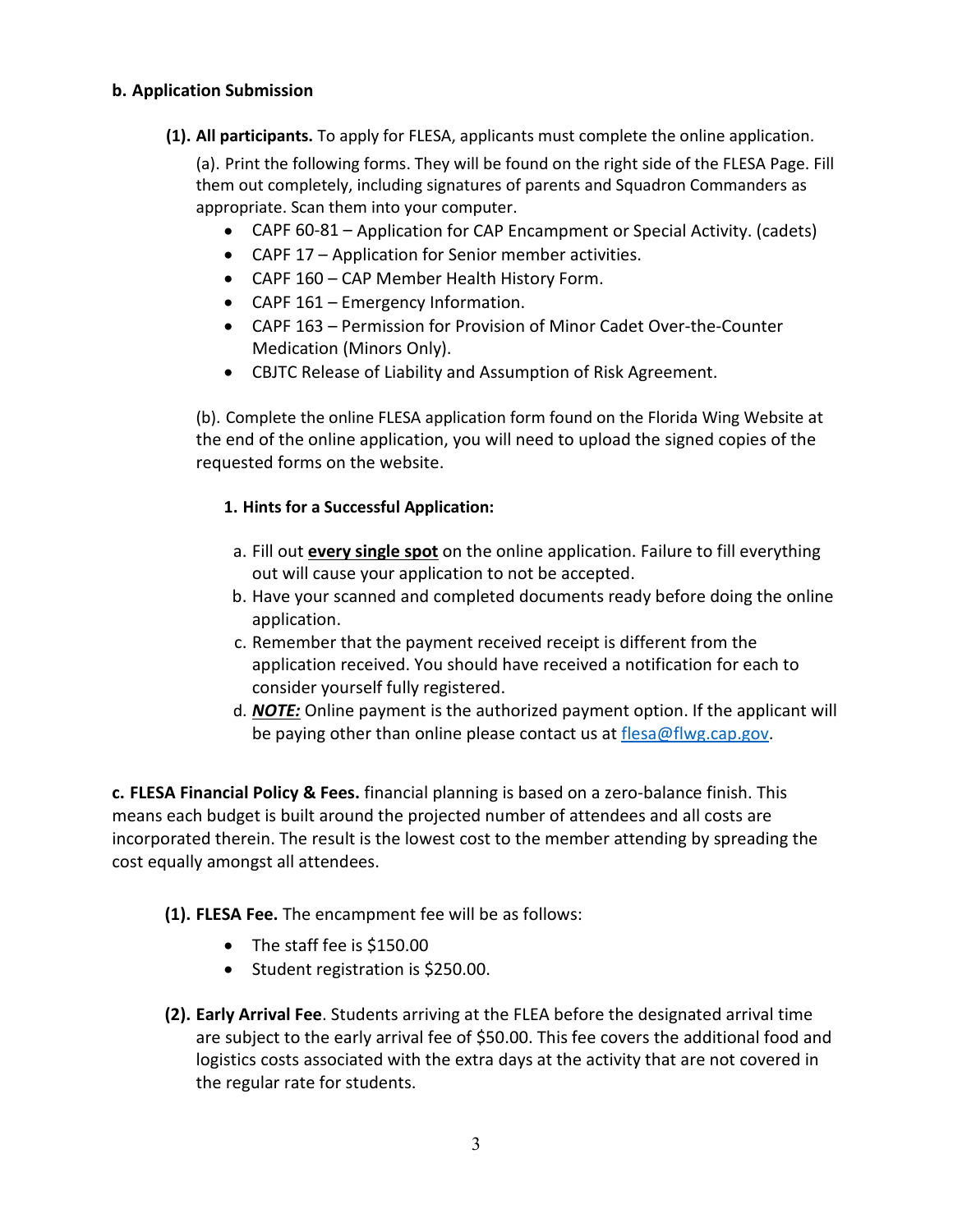**(3). Payment Method**. Per FLWGP 200-2, Florida Wing Financial Management Procedures, "Checks are not accepted for wing hosted activities. (Wing Banker Transfer or PayPal)" Credit/Debit or PayPal is the preferred method of payment. However, if a squadron is sponsoring a student via Wing Bank Transfer (cash not accepted) the name and CAP ID of the member whose fee is being paid for MUST be written on it. The money order must also state "2022 Summer FLESA payment". If it is not, the wing bank transfer will not be accepted.

## **1. Wing Banker Transfer instructions:**

- a. Have Squadron Finance Officer request a funds transfer to the wing that includes the information stated in the paragraph above.
- b. Email a copy of the Wing Banker funds transfer to the FLESA Administration Officer.
- c. Member will receive a one-time use promo code via email.
- d. Visit the registration site using the link provided and click on the "Enter promo code" text and input the promo code.
- e. Continue with the registration process.
- **(4). Refund Policy.** All refunds must be requested via the refund request form on the Cadet Programs website. Refunds requested before the refund request deadline will be honored in full. Any request for a refund after this date will be processed within 45 days following the conclusion of the encampment and is based upon the final encampment costs. Refunds will be given on a first come first served basis determined from the date of the online refund request form (again, requests received before the refund request deadline will be honored).

No call and/or no show at FLESA will forfeit their FLESA fees and will not be reimbursed. Certain situations are acceptable and will be refunded such as injury, illness, and family emergencies. However, failure to plan or to prepare for the activity will not be considered for reimbursements such as uniforms not ready, or changes in family vacation plans.

- **(5). Failure to Pay.** Any member failing to provide fee payment by the deadline may forfeit their FLESA slot. Extensions to the payment deadline may be granted by the Activity Director for extenuating circumstances. These requests must be sent directly to the Director for approval. Any member with outstanding fees will be prohibited from attending any other wing, region, or national activity until payment is made. Additionally, administrative action may be taken against the member.
- **d.** Suspense Dates / Deadlines.
	- 17 June 2022 Staff applications due.
	- 30 June 2022 Student applications due.
	- 30 AUG 2022 Refund requests due.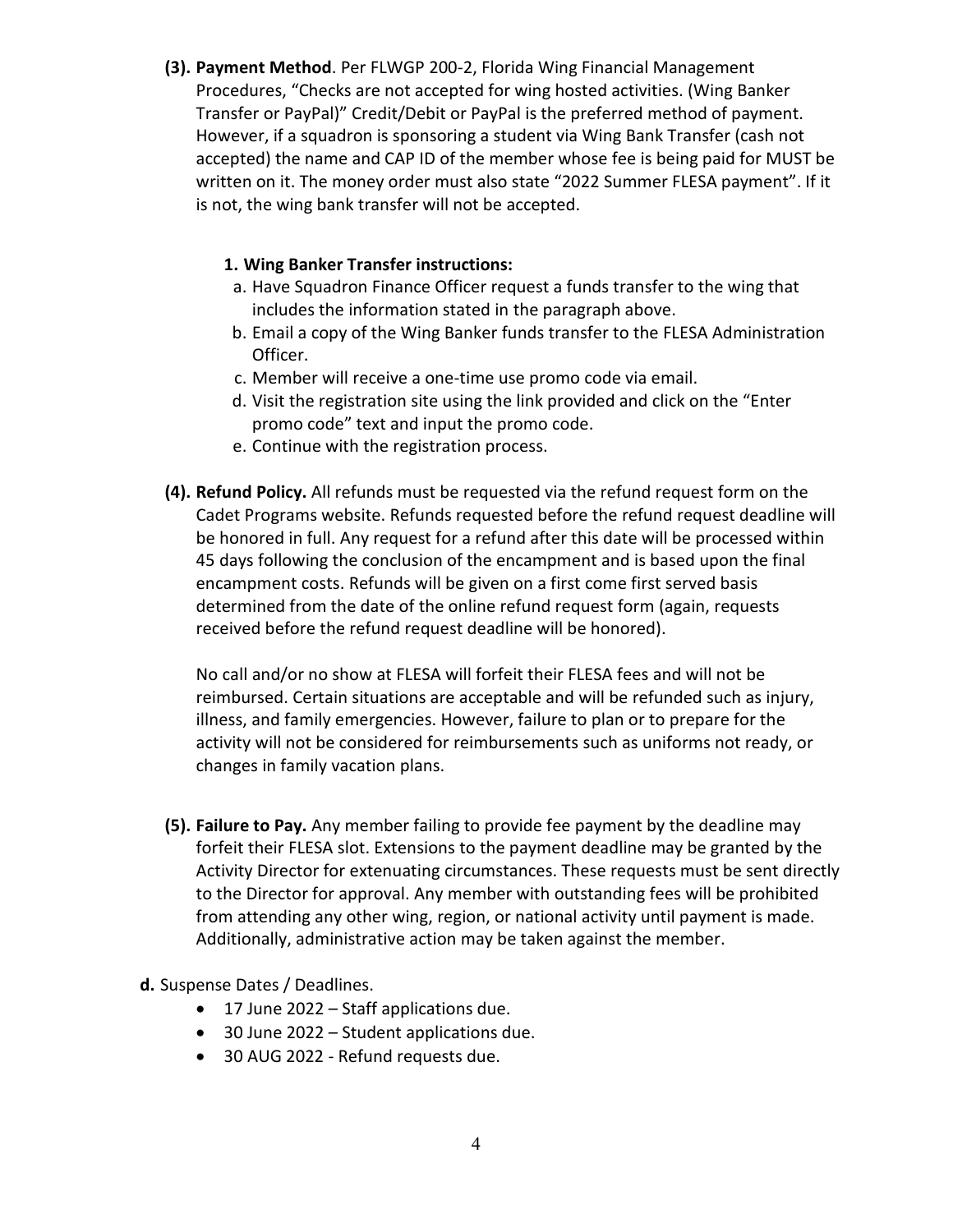- 7. **CONDUCT.** During this activity, everyone is expected to perform as a professional and perform in such a way as to bring credit to oneself and the Civil Air Patrol. The Cadet Protection Policy will be strictly enforced. The appearance of impropriety is justification for dismissal by the Activity Director. Any member disrupting FLESA will be counseled and may be dismissed by the Director. Members dismissed from FLESA are responsible for transportation from the activity. Parents may incur additional expenses if a cadet is dismissed from the activity.
- 8. **WEBSITE.** The official FLESA website is located on the Florida Wing website. [https://flwg.cap.gov/flesa.](https://flwg.cap.gov/flesa) The website is the official source for all FLESA publications and should be checked regularly for updates and the latest activity information and news.
- 9. **PREPARATION.** All participants will experience long, demanding, and very active days. Cadets can expect to be active about 15 hours a day. To be successful at FLESA, prior preparation is critical. Arrive at FLESA with the correct equipment, well-rested, and hydrated. Proper hydration will help prevent many common encampment injuries and serve to keep you healthy during a demanding week.

This activity will mostly take place in an outdoor setting and special consideration must be given to hydration and exposure to the elements. It will be hot and humid. You need to be in a reasonable state of fitness to participate in this activity.

- 10. **TRANSPORTATION**. Transportation to and from FLESA is the member's responsibility.
- 11. **EQUIPMENT.** This academy focuses on Search and Rescue and includes instruction in survival techniques. As such a knife is an essential tool that each student needs. As most CAP activities exclude the use of possession of knives it is important that each student both possess one and has the maturity to handle it safely.

The activity participant packing list is included as an attachment to this order. Participants will pack only what is on the packing list. Any equipment brought that is not listed on the equipment list may be confiscated and considered contraband (contraband will be returned during out-processing). It is recommended that students pack their gear so that it may be transported easily and without assistance. Because of the facilities used for this activity, members will not have drawers, shelves, or furniture to unpack clothing into. As a result, suitcases, footlockers, or other forms of luggage that can be "lived" out of are essential. Duffel bags are *not* recommended due to the difficulty in accessing items stored inside.

**Hydration: ALL participants will bring a CAP-recommended water carrying device:** A web belt with a canteen holder and canteen or camelback (camelback preferred). All participants need to begin hydrating at least 2-3 days before arrival. Stay away from heavily caffeinated beverages (Mountain Dew, Dr. Pepper, Energy drinks, etc.) at least 24 hours before you leave your home. You put yourself and the successful completion of this mission at risk when you are not fully hydrated.

12. **VISITATION.** Visitors are not authorized at FLESA without written permission (maybe via e-mail) from the Activity Director. The activity takes place on a military installation and due to DOD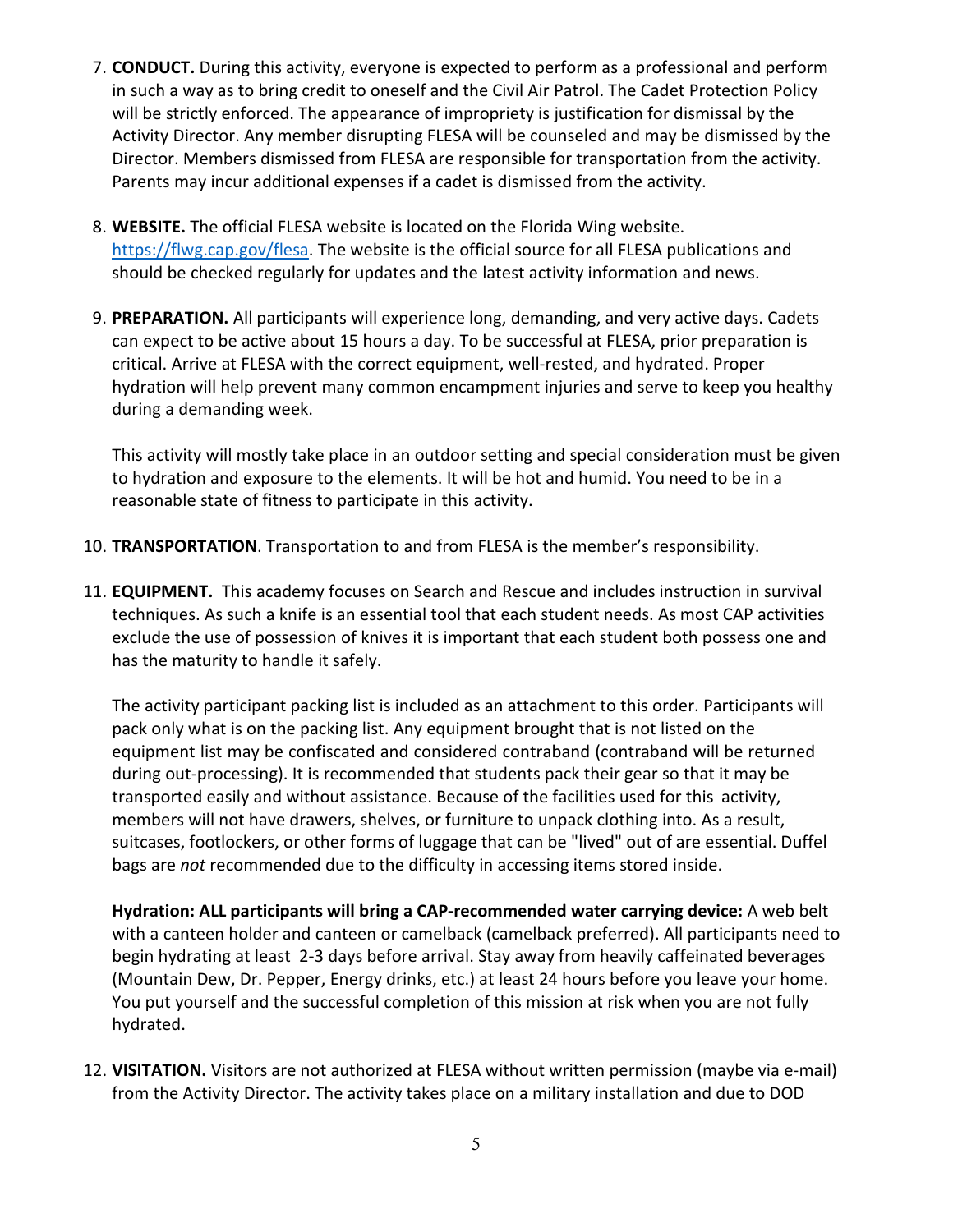security requirements and for the safety and security of all CAP personnel, unscheduled or uncoordinated visitation is prohibited. This restriction applies to CAP members not assigned to the activity staff as well as the family and friends of participants. Family, friends, and fellow CAP members are invited to the graduation ceremony at 1000 on 16 Jul 2022, however, are asked not to arrive until 0900 or later. Approved visitors will check-in at the activity command post upon arrival for a site briefing and visitor badge (*note: graduation ceremony attendees will not need to check in with the command post on arrival)*.

13. **GRADUATION.** The graduation ceremony will commence at 1000 on 16 Jul 2022 at Camp Blanding Parade Field. Guests will be directed to the parking area and graduation location upon arrival. Other CAP activities will still be taking place and the extravehicular traffic creates a safety hazard for all personnel moving on-site, so all guests are asked to plan their arrival for after 0900 Eastern Standard Time.

JAY *.* ROSENFELD, Captain, CAP Summer FLESA Director

Distribution: All FLWG Members Flwg.cap.gov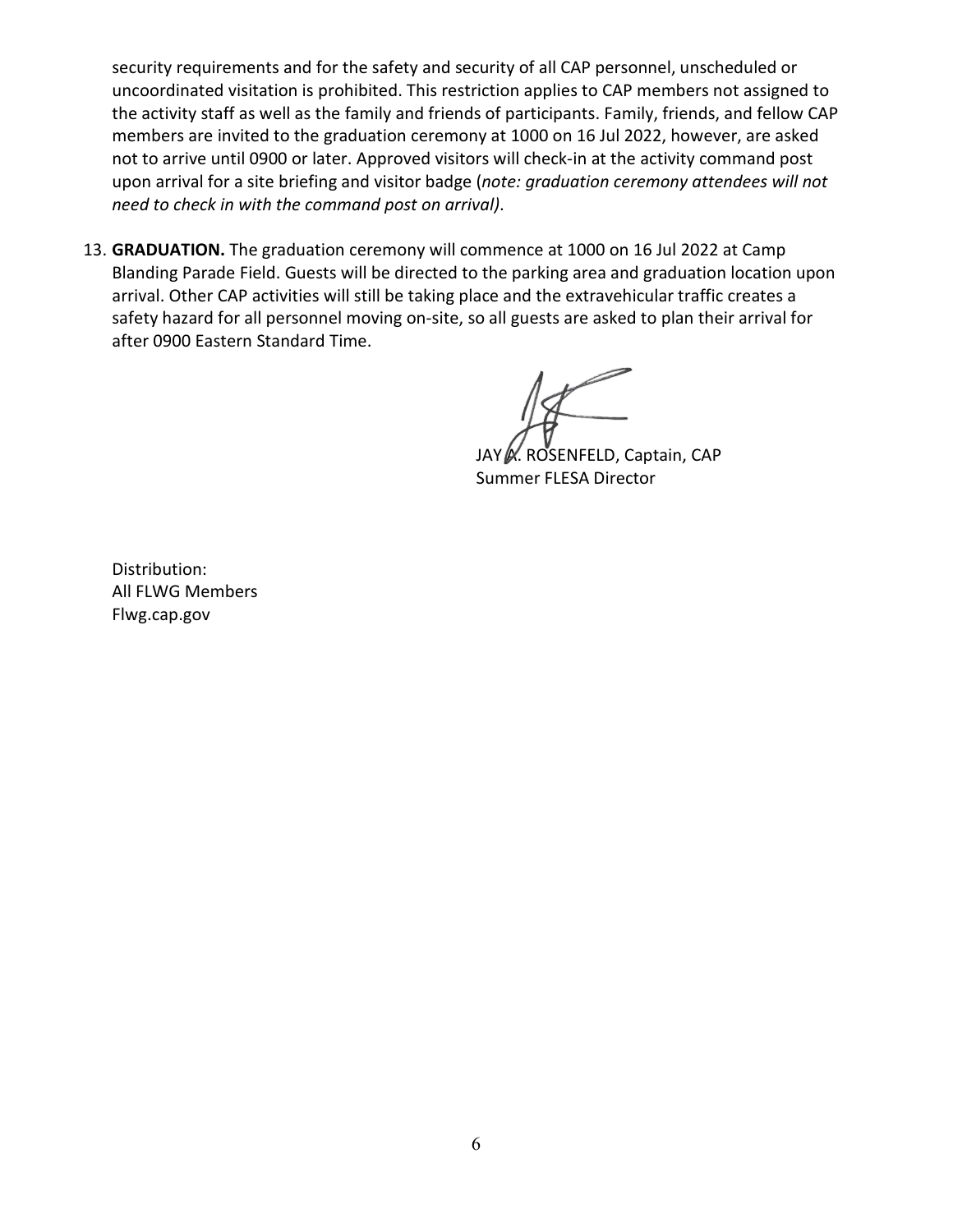# Attachment 1

# **Academy Equipment list**

**UNIFORMS:** All CAP members must meet the grooming and weight standards prescribed for AF-style uniforms in Attachment 2 of CAPR 39-1. Standards for the wear of AF-style uniforms will be strictly enforced. Senior Members who do not meet the standards of wear for an Air Force style uniform for reasons of grooming or weight standards may wear the CAP field uniform (blue BDU). MRO and MSA trainees are authorized to wear polos and gray pants. Activity T-shirts and hats will be provided.

All items should be labeled with your last name initial and the six digits of your CAPID. Example: Cadet Smith, CAPID 370000 will label all items "*S370000"* in a permanent marker.

Required items

- Tent
- Sleeping bag or blankets
- Sleeping pad
- Canteen w/web belt or Camelback
- Cell phone and charger
- Flashlight w/extra batteries
- Rain gear or poncho
- Lighter or Matches
- Compass (Orienteering preferably, of good quality as you will be graded on orienteering)
- Notepad (field size)
- Pencils or pens or both
- Signal mirror
- Whistle
- Spare batteries
- Bug repellant
- Work gloves
- Pocket or utility-type knife, multipurpose with a can opener. Swiss Army knives, Leatherman, or Gerber Tools are recommended.
- 50' of nylon line (paracord or similar line)
- Day pack (24-hour pack) (preferably red or orange), webbed gear, or other SAR/Survival Vest.
- First Aid Kit, stored in a zip-lock bag or other waterproof containers, recommended that it consists of the following:
	- (1) 2 Antiseptic cleansing pads
	- (2) Antiseptic ointment
	- (3) 6 Band-Aids, of various sizes
	- (4) Moleskin, 2" X 4"
	- (5) Roller bandage
	- (6) 2 Safety pins, large
	- (7) 4 gauze pads
	- (8) 1 Triangular Bandage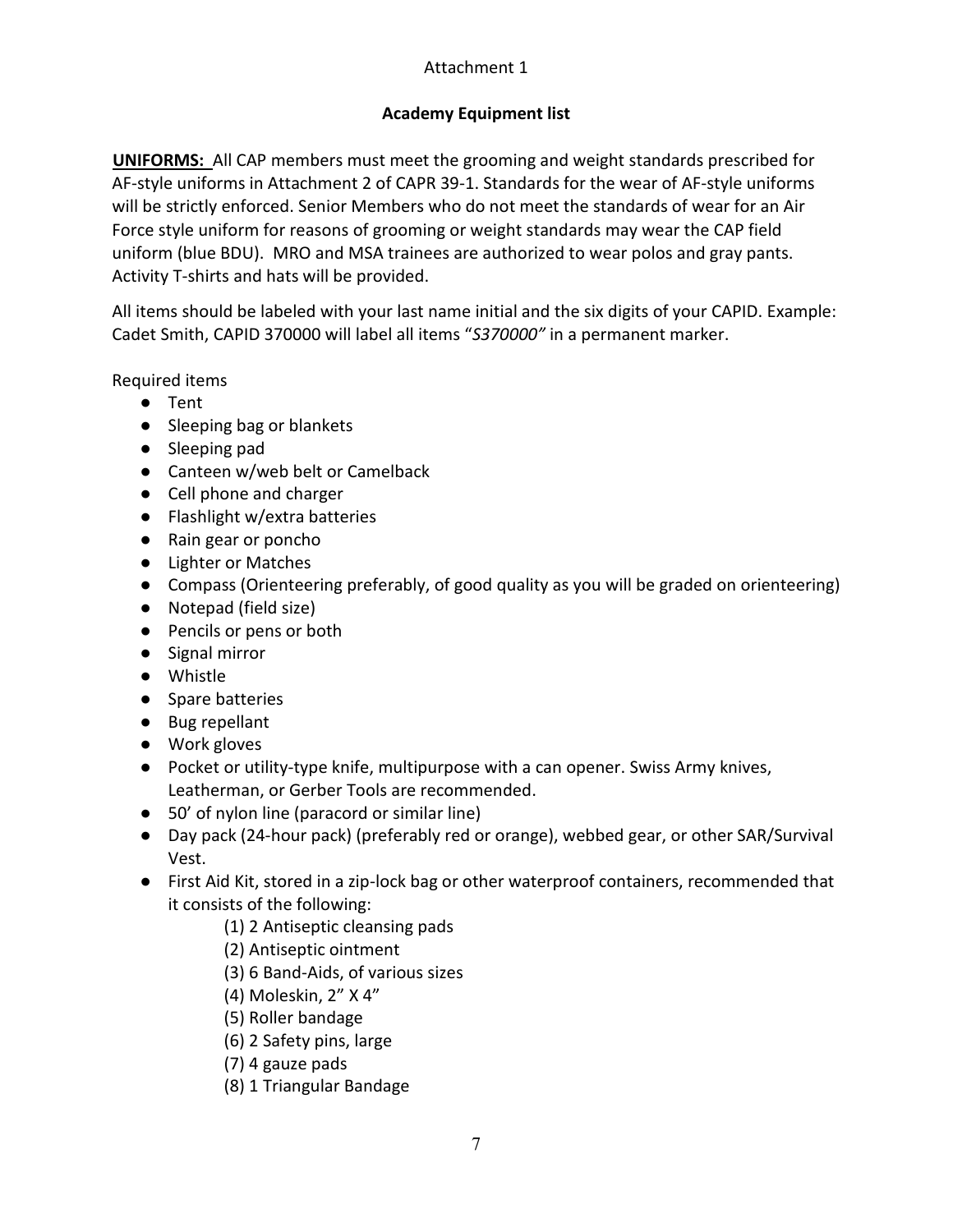(9) Tape, first aid

(10) Any personal medication (your team leader should know what you have and where you carry it.)

- (11) Rubber surgical gloves (two pairs minimum)
- Set of bed linens, blanket, pillow covers.

## Optional

- Trekking poles (Optional)
- GPS (optional)
- Folding Chair (optional)

## CLOTHING

- 2-4 complete sets of ABUs with patches/insignia
- 1 sand web belt with open buckle subdued black
- 4 sand t-shirts (for ABUs)
- 3-5 pairs of heavy black socks
- 1 pair broken in plain, black combat, jungle, or jump boot; shined *(MAKE SURE BOOTS ARE BROKEN-IN BEFORE ACTIVITY AND FITTED WITH COMFORT INSOLES)*
- undergarments
- 2 pairs of PT gear for downtime and when doing laundry

### PERSONAL HYGIENE

- Toothbrush and toothpaste
- Soap
- Insect repellent
- Comb/brush
- Shampoo/Conditioner
- Wash Cloth/Small Towels/Beach Towel
- Shower Shoes (for shower)
- Deodorant
- Shaving kit (as needed)
- Handkerchief or tissue
- Towel
- SUNSCREEN (SPF 45 or stronger)
- Medications (must be disclosed upon sign-in)
- Meals and bottled water will be provided. You may bring snacks
- Laundry Detergent so that you may do laundry during the week